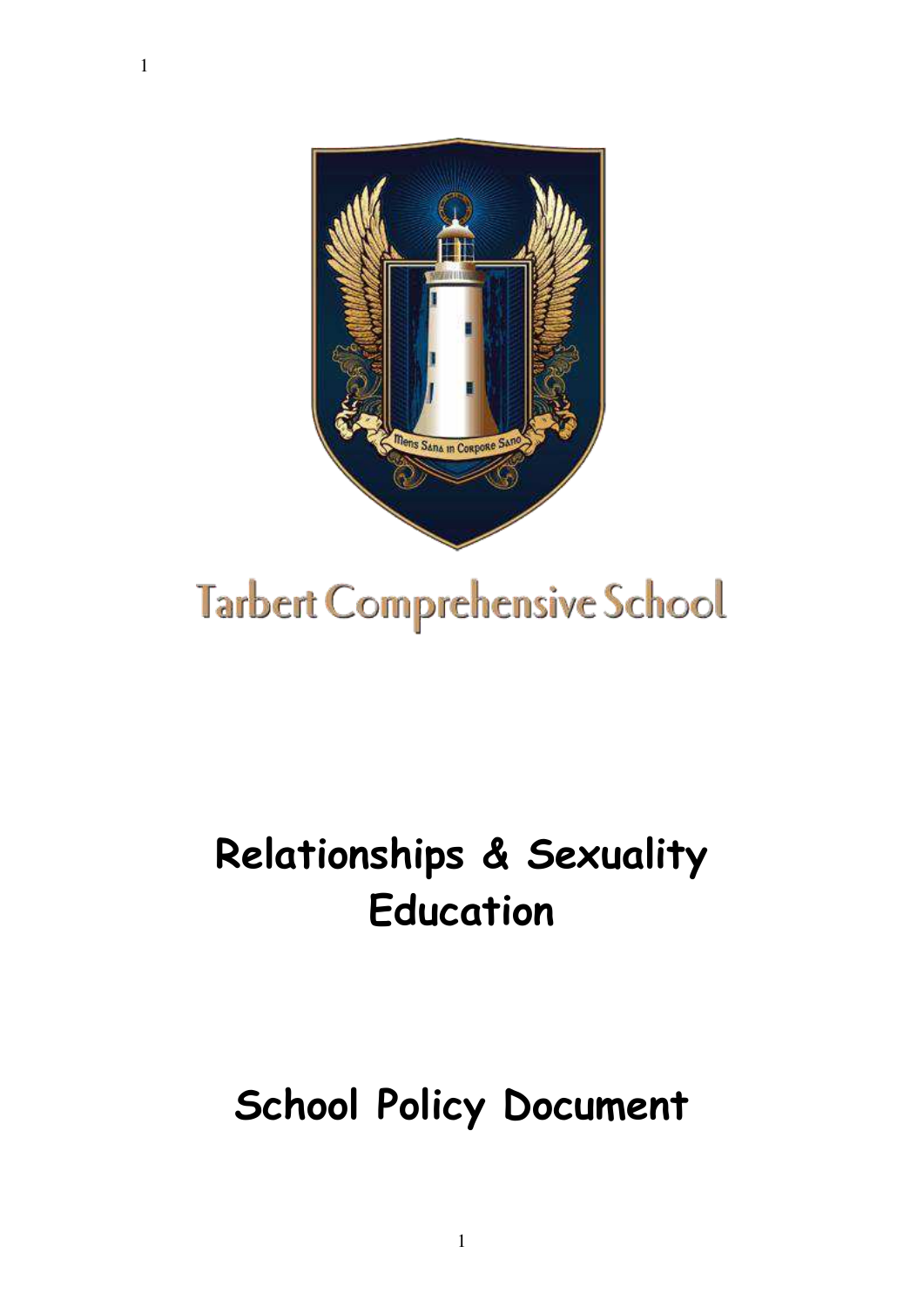The school was established in 1973 and is comprehensive in the sense that it is a co-educational establishment catering for all ranges of abilities, embracing all social groupings, offering the widest possible range of subjects and being open to all religious persuasions. It will always recognise, and insist on, the responsibility of parents as the first and most important educators of their children. Our role is to work in partnership with parents enabling young people to grow intellectually, physically, socially, culturally, creatively, morally and spiritually.

In line with Department of Education policy the above vision has been incorporated into the RSE programme currently being taught in the school as a module of SPHE at Junior cycle and RE at Senior level.

RSE Policy Statement enacted after consultation between staff, parent representatives, Principal and Board of Management – January 1998. Reviewed and updated – April 2008. Reviewed and updated November 2010.

In this policy all references to gender are taken to be inclusive and the term "parent" is taken to include "guardian".

#### **Our School Mission Statement**

In Tarbert Comprehensive School we seek to foster mutual respect and an atmosphere of trust. We promote a healthy work ethic and a love of learning in a spirit of collegiality and co-operation so that all may reach their full potential.

The ethos of the Comprehensive School is one of equality and inclusiveness, welcoming and nurturing all of the diverse abilities and talents of the various communities we serve.

We value each other, facilitate our special needs students, celebrate our achievements and look forward to becoming an increasingly multi-cultural school.

Each day we aim to live up to our school motto: "Mens Sana in Corpore Sano", a Healthy Mind in a Healthy Body.

Formulated by the Students, Parents, Staff and Management of Tarbert Comprehensive School, Partners in Education, April 2006. Ratified by the Board of Management, May 2006.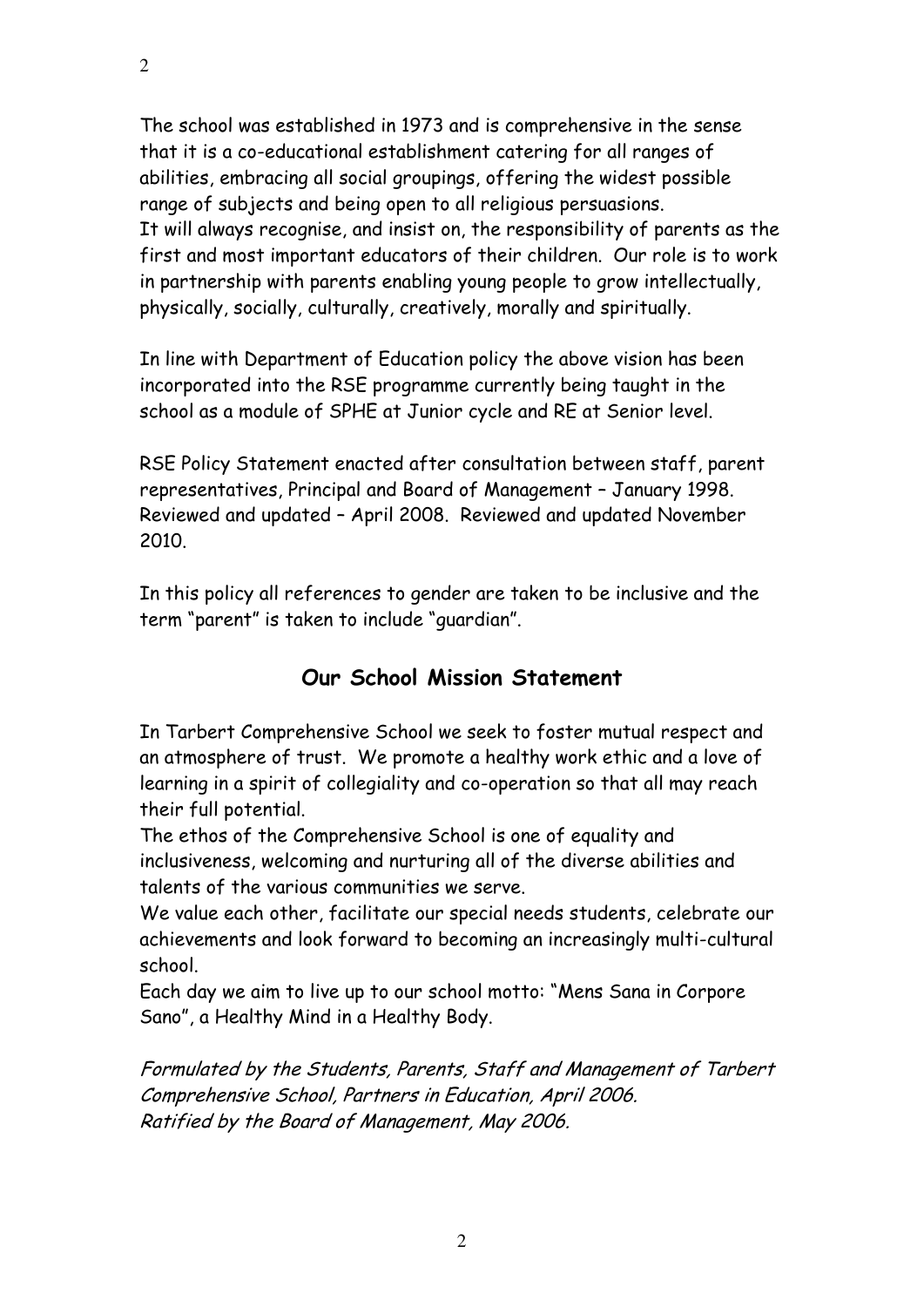#### **What is R.S.E.?**

Relationships & Sexuality Education Programme (R.S.E.) includes all aspects of the human person that relate to being male and female and is subject to change and development throughout life. It is a complex dimension of human life and relationships

Relationships and sexuality is a life long process of acquiring knowledge and understanding, and of developing attitudes, beliefs and values about sexual identity, relationships and intimacy. This education is delivered consciously and unconsciously by parents, teachers, peers, adults and the media.

Relationships and Sexuality Education Programme seeks to provide young people with formal opportunities to acquire knowledge and understanding of human sexuality and relationships through the process that will enable them to form values and establish behaviours within a moral, spiritual and social framework.

#### **Relationships & Sexuality Education within Social, Personal & Health Education.**

The Relationships and Sexuality Education policy guidelines 1997 state that Social Personal & Health Education is "spiral, developmental in nature and age appropriate in content and methodology". The R.S.E. programme is designed to follow this principle and pattern. Apart from the specific lessons of R.S.E., S.P.H.E. covers other areas which would be pertinent to the development of a healthy attitude to sexuality in oneself and one's relationship with others. S.P.H.E. deals with many issues such as self esteem, assertiveness, communication and decision making skills – all of which can contribute to the effectiveness of the R.S.E. programme.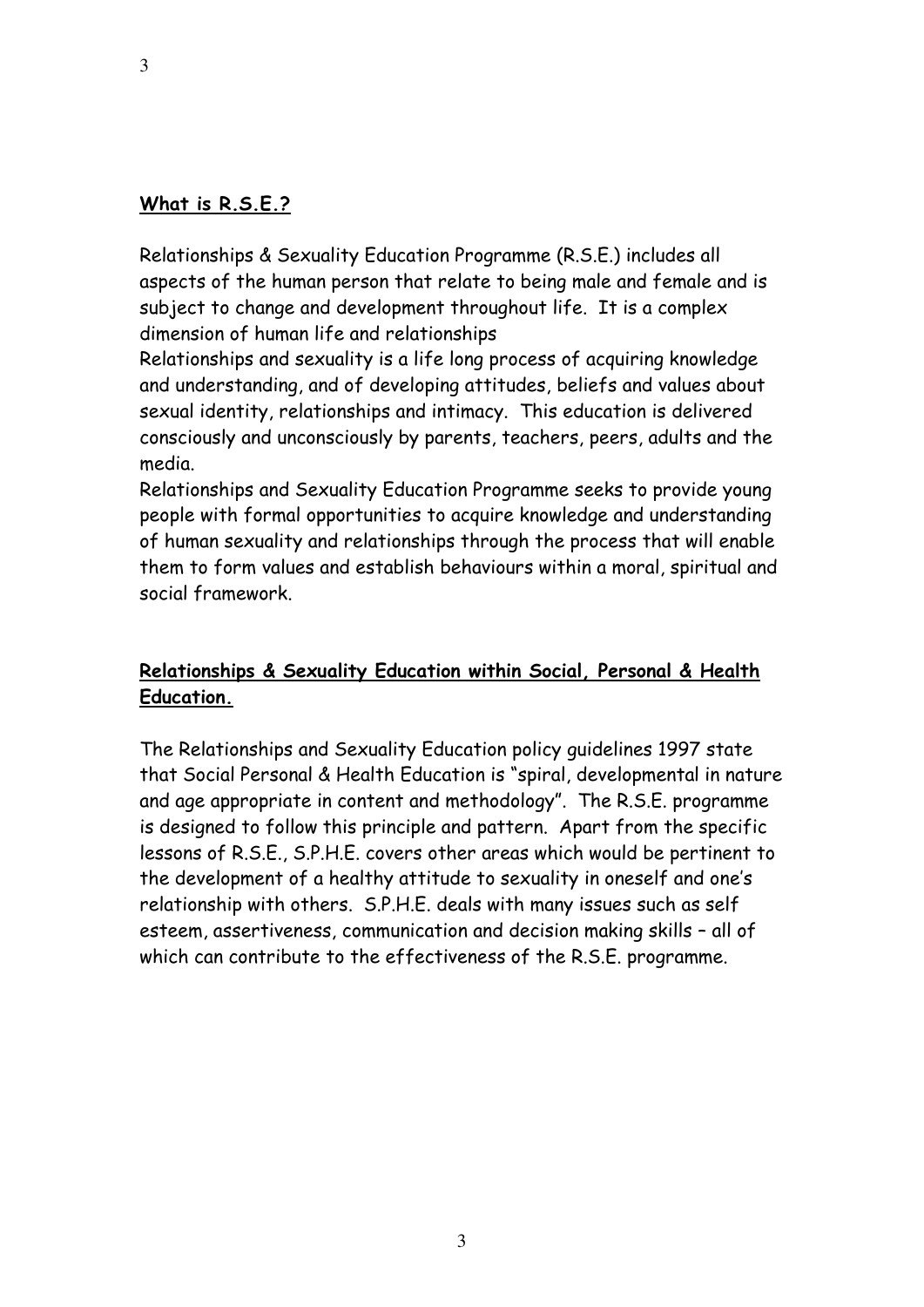#### **The \*aims of our Relationships and Sexuality Education programme**

The R.S.E. programme will specifically aim to promote the overall development of the person and the integration of sexuality into personal life in order to:

- $\triangleright$  support parents in their desire for a comprehensive education for their children
- $\triangleright$  enable young people to develop responsible attitudes and values towards their sexuality in a moral, spiritual and social framework in keeping with the policy and mission statement of the school
- $\triangleright$  help young people understand and develop friendships and relationships
- $\triangleright$  promote an understanding of sexuality
- $\triangleright$  promote a positive attitude and sense of responsibility to one's own sexuality and in one's relationships with others
- $\triangleright$  to promote knowledge of and respect for reproduction
- $\triangleright$  to provide opportunities for pupils to learn about relationships and sexuality in ways that help them think and act in a moral, caring and responsible way

\*It is acknowledged that in a course of limited duration, these aims are aspirational.

#### **How R.S.E. is timetabled and taught:**

R.S.E. is taught as one specific module for six class periods to  $1<sup>st</sup>$ ,  $2<sup>nd</sup>$  and 3<sup>rd</sup> year S.P.H.E. classes. It is taught in the context of the comprehensive ethos and the mission statement of the school. Where possible, in line with best practice, the school facilitates the teaching of R.S.E./S.P.H.E. in small groups. Every effort is made to ensure the teachers retain their class group from  $1<sup>st</sup>$  year through to  $3<sup>rd</sup>$  year, thus establishing a safe and secure learning environment, especially important in the delivery of R.S.E. Teachers are assigned to the R.S.E. teaching team by consultation and through expression of interest. R.S.E. is taught in the  $3<sup>rd</sup>$  term when class climate, ground rules and a safe learning environment has been well established. R.S.E. is taught to senior cycle as an integrated module in the R.E. programme.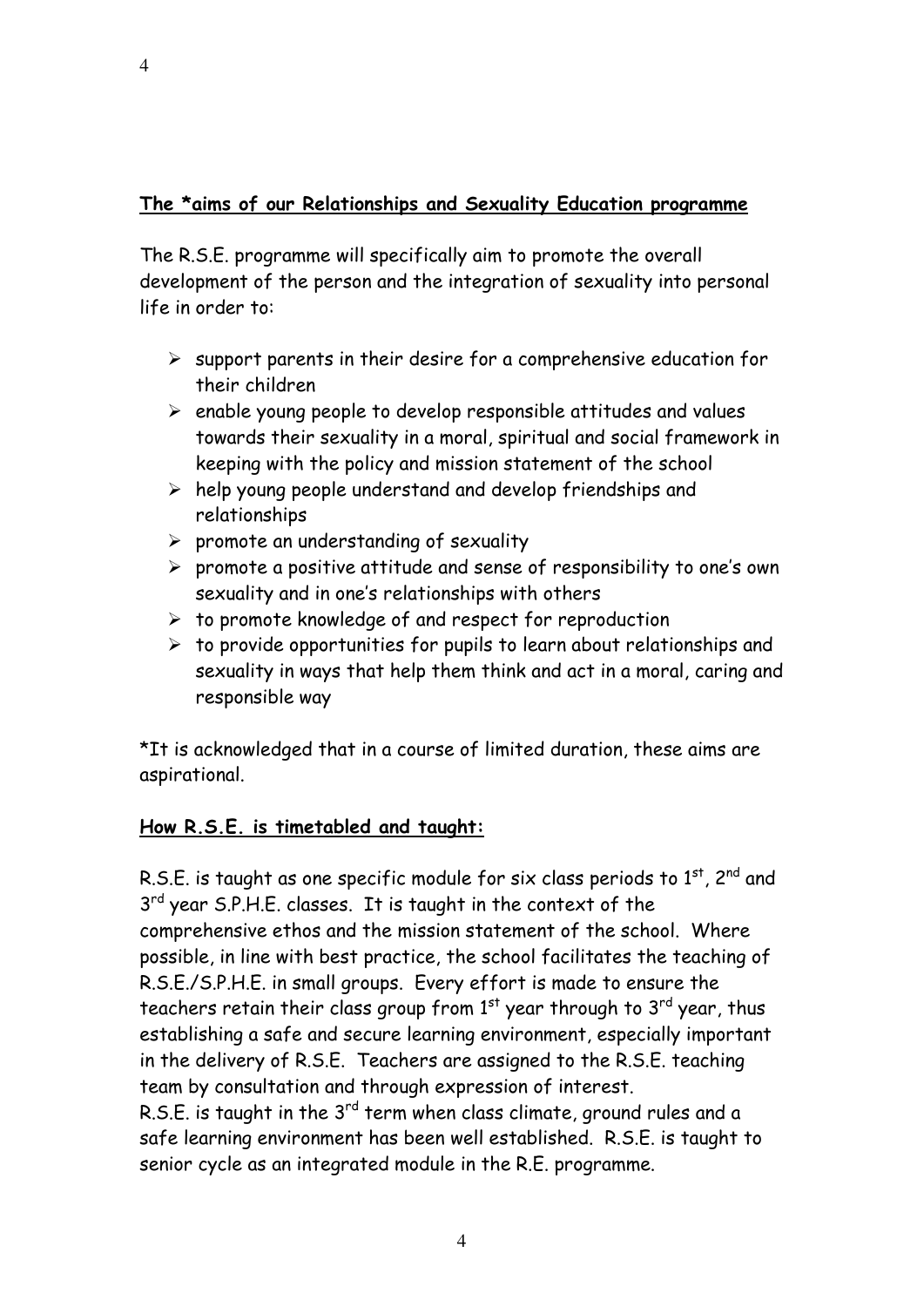#### **Staff development, training and resource issues:**

School management encourages and facilitates teachers to attend relevant in-service training for the continued development of the R.S.E. programme. Information from each in-service course attended is placed on the Q drive. School management is very supportive of any requests made to update the resources and equipment for R.S.E. Resources are allocated on the basis of teacher/co-ordinator requisition. The teaching team has access to the Internet etc. for classroom use when required.

#### **Informing and Involving Parents:**

Parents are the primary educators of their children and their role in education concerning relationships and sexuality is seen by the school as very important. An R.S.E. information letter is sent to the parents/guardians of first years well in advance of beginning the programme. Many of them will be familiar with the content in that most primary schools have already introduced aspects of the R.S.E. policy in fifth/sixth class. A full and complete syllabus, core resource material and the policy document is available in the school if parents wish to view it. Parents can also meet the R.S.E. teacher at the Parent/Teacher meeting.

Parents who require further information may contact the S.P.H.E. coordinator in the school.

#### **Offering Advice:**

The school's function is to provide a general education about sexual matters and issues and not to offer individual advice, information or counselling on aspects of sexual behaviour and contraception – however sources of professional information and advice will be identified when appropriate. Teachers may provide pupils with education and information about where and from whom they can receive confidential sexual advice and treatment, e.g. their doctor or other suitable agency. Advice offered should not be directive and should be appropriate to the age of the pupil, and where necessary we would refer on to the chaplain and outside agencies, i.e. doctor, Kerry Adolescent Services, etc., in consultation with parents.

5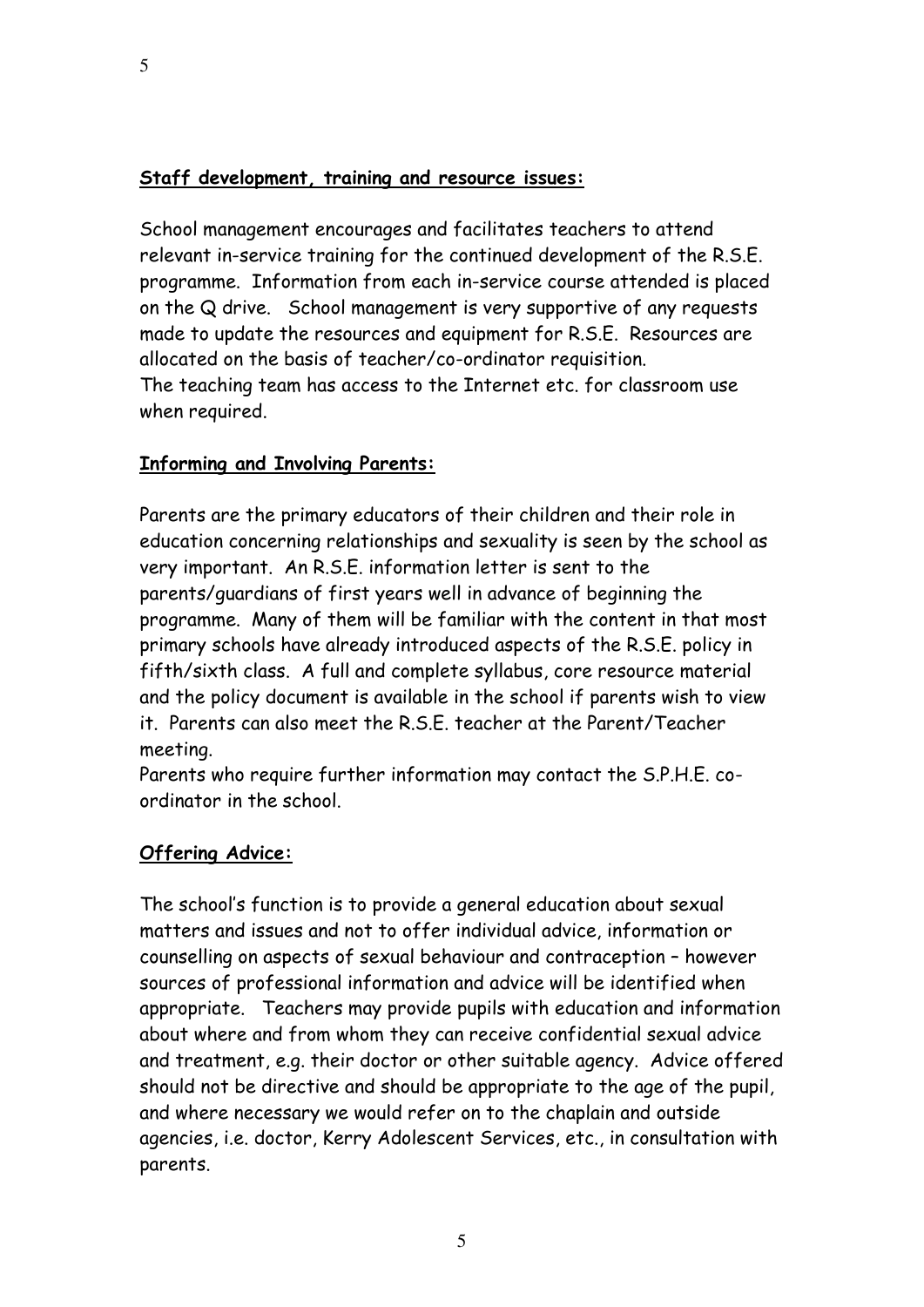#### **Explicit Questions:**

It may not be appropriate to deal with some explicit questions in class. Teachers may choose to say that it is not appropriate to deal with that question at this time and may direct the student to seek information from their parent/guardian.

If a teacher becomes concerned about a matter that has been raised he/she should consider the age and readiness of the students, the R.S.E. programme content, the ethos of the school and the R.S.E. policy.

#### **Confidentiality:**

It is school policy that in circumstances where a pupil is considered at some risk of any type of abuse or in breach of the law, the teacher must refer this immediately to the Designated Liaison Person (the Principal) or the Deputy Designated Liaison Person (the Deputy Principal) . The Principal will decide whether to inform the parents and/or appropriate authorities and may arrange for counselling.

#### **The following is also school policy:**

- $\triangleright$  teachers must not promise absolute confidentiality.
- $\triangleright$  pupils must be made aware that any incident may be conveyed to the Principal and possibly to parents if the Principal decides that it is in the best interests of the pupil to notify parents.
- $\triangleright$  teachers must use their professional judgement to decide whether confidence can be maintained having heard the information.
- $\triangleright$  teachers must indicate clearly to pupils when the content of a conversation can no longer be kept confidential – the pupil can then decide whether to proceed or not.

#### **The Child Protection Guidelines for Post Primary schools state in 4. 1. 1. and 4. 2. 1.:**

 $\geq 4$ . 1. 1. If a member of staff receives an allegation or has a suspicion that a child may have been abused, or is being abused, or is at risk of abuse he/she should, without delay, report the matter to the Designated Liaison Person (Mr. Richard Prendiville) in our school. A written record of the report should be made and placed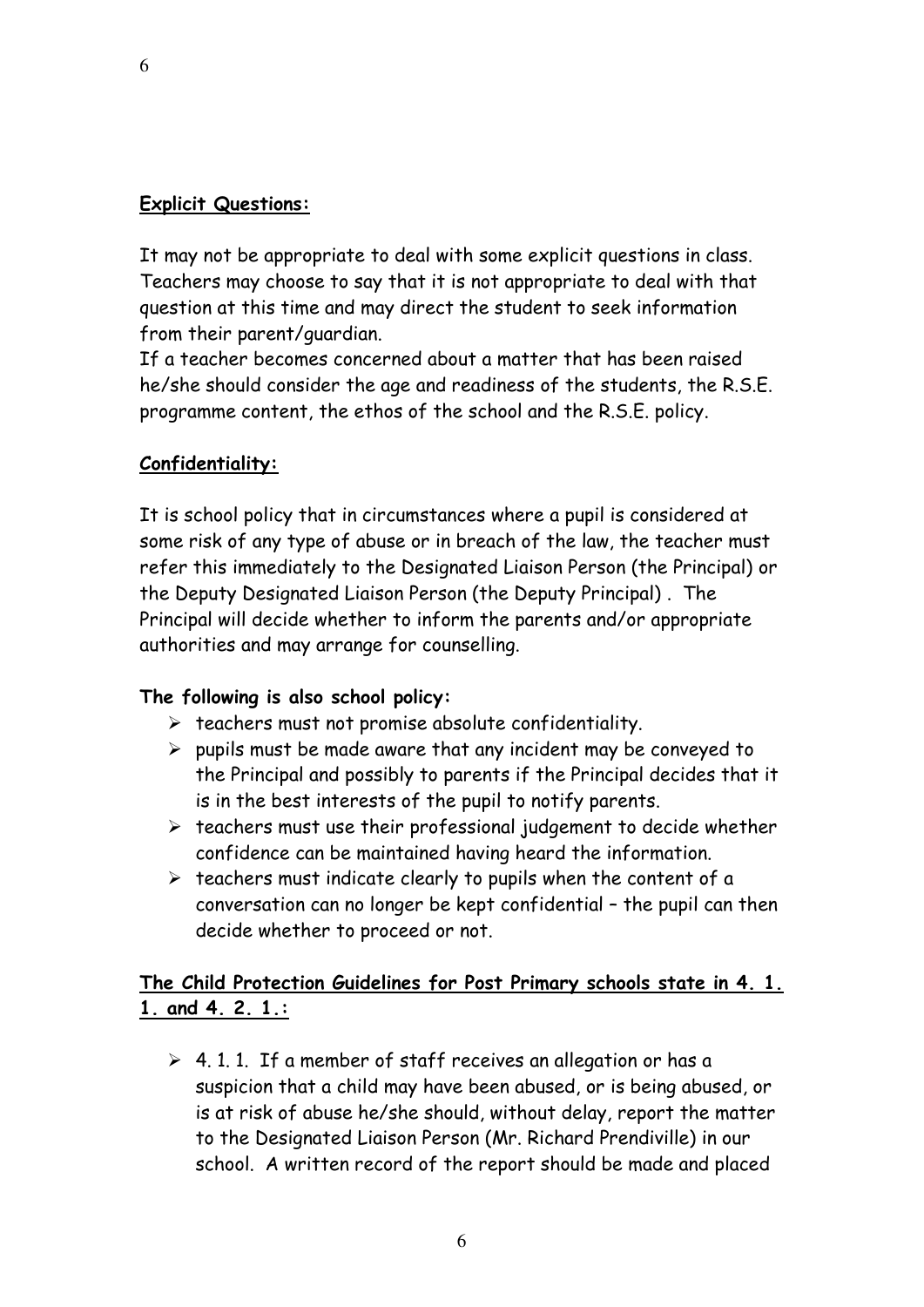in a secure location by the Principal. The need for confidentiality should be borne in mind at all times. The supports of the school should continue to be made available to the child.

 $\geq 4$ . 2. 1. If the Designated Liaison Person is satisfied that there are reasonable grounds for the suspicion or allegation he/she should report the matter to the relevant health board immediately.

#### **Cross Curricular:**

The team recognise the importance of linking with other subjects in planning and delivering the R.S.E. module. Most effective to date has been the link with R.E. when covering the R.S.E. module. The science department deals with the biological aspects of reproduction. Aspects are also taught in Home Economics, P.E. and L.C.A. (Social Education).

#### **Withdrawing pupils from the R.S.E. Programme:**

Our policy is made known to parents on our website and an opportunity to withdraw the child if offered. Parents do not have to give reasons for withdrawal, but we respectfully invite them to do so – sometimes we can then resolve misunderstandings. Once a parents request to withdraw is made, that request must be complied with until revoked by the parent. (See also Appendix 1.)

#### **Role of Visitors:**

It is school policy that most of the R.S.E. programme is best discussed openly with teachers who are known and trusted by the pupils. However visitors can enhance the quality of the provision as long as they are used in addition to, not instead of, a planned programme of R.S.E. Visitors to R.S.E. classes will deal with discussions in line with the aims of the programme and the ethos of the school.

It is the duty of the teacher who organises the visit to ensure the suitability of the visit to the programme and the school. Teachers will remain with the class for the duration of the visit. The Principal must be informed in advance of all visiting speakers and the content of their presentation. Evaluations are carried out to assess the benefits.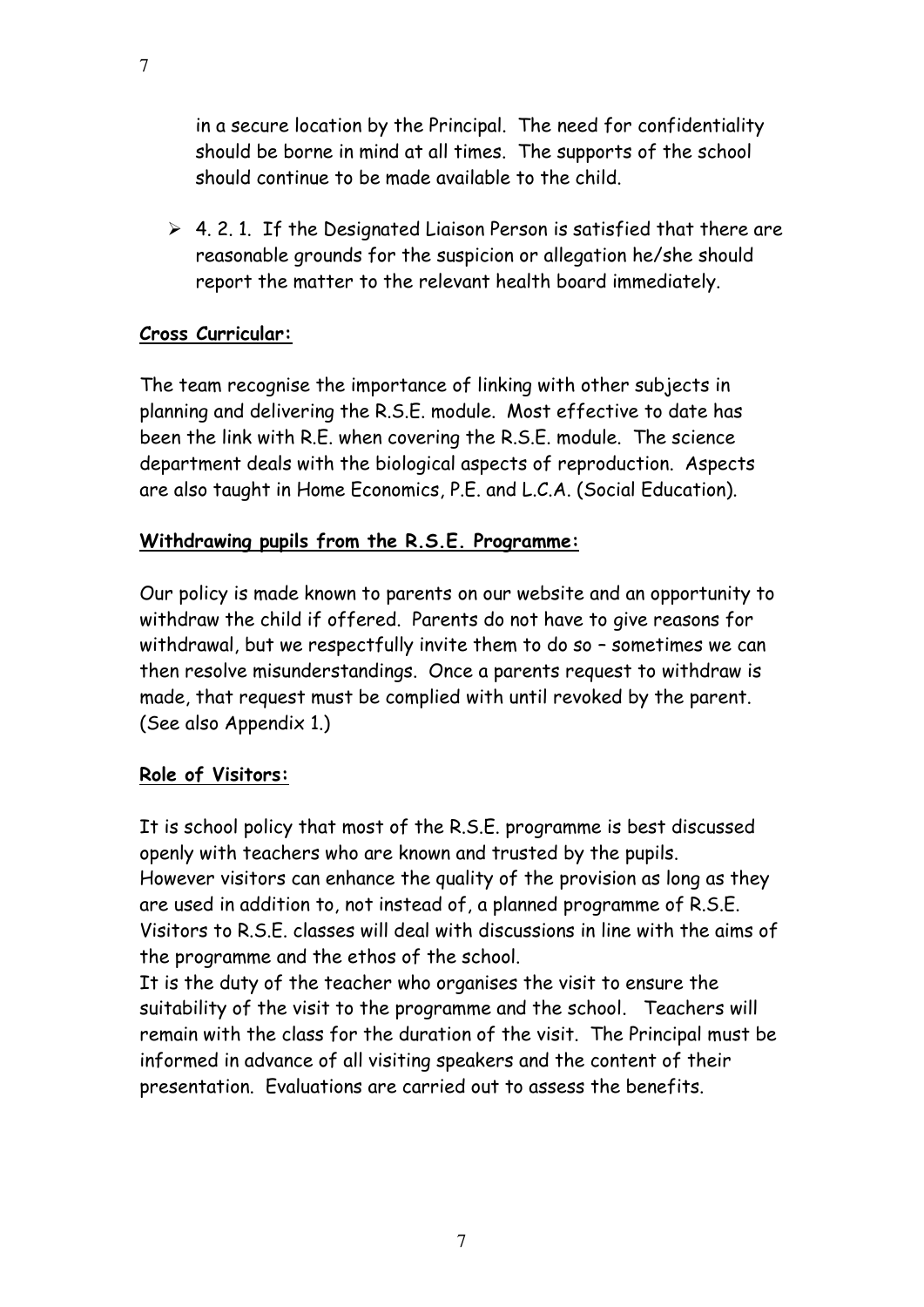#### **Sexual Orientation:**

Teachers do not promote any one life-style as the only acceptable one for society and therefore it is inevitable and natural that homosexuality including Lesbian, Gay, Bisexual and Transgender (LGBT) will be discussed during a programme of sex education. One of the advantages of exploring issues concerning homosexuality is the opportunity to correct false ideas, assumptions and address prejudice. Discussion of homosexuality should be appropriate to the age of the pupils.

#### **Contraception:**

This topic will be dealt with in an age appropriate, open manner, looking at all sides of the issues in a non-directive way.

#### **Special Needs:**

Children with special needs may need more help than others in coping with the physical and emotional aspects of growing up; and in being warned and prepared against abuse by others. R.S.E. teachers where necessary liaise with support services within the school.

#### **Ongoing support:**

#### **Training;**

All teachers involved in this work do not necessarily have to be 'experts' on the issues concerned. However, they do require sensitivity to the needs of the group, an ability to deal with questions openly/honestly and preparedness to refer to more expert advice if necessary. The skills acquired in general teaching apply also to health education. Furthermore, many teachers have training in related areas such as counselling. Some teachers have expert training in the specific areas of health, relationships and sexuality education and will be encouraged to train other teachers.

The R.S.E. teaching team includes the Chaplain and Guidance Counsellor and several class teachers. The school has facilitated and will continue to facilitate teachers to obtain expert training in the R.S.E. field.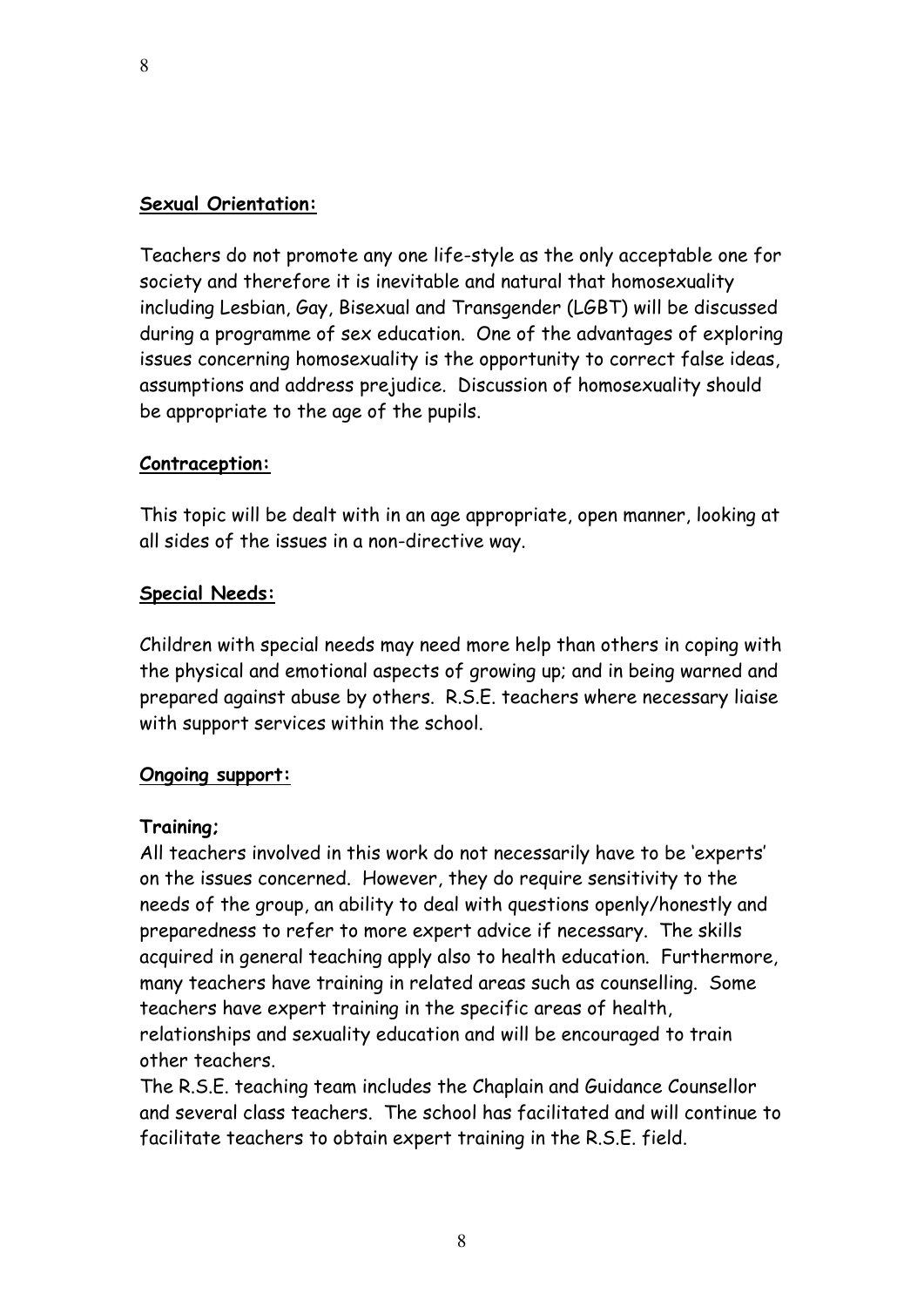#### **Monitoring, evaluating and reviewing the R.S.E. programme:**

We are committed to monitoring and evaluating the effectiveness of this programme. Specifically important to the R.S.E. programme are:

- $\triangleright$  pupil feedback;
- $\triangleright$  staff review and feedback;
- $\triangleright$  parental feedback;

The reviewed policy is available for all staff to view on the Q drive. The R.S.E. teachers and students have reviewed the programme and as a result have updated materials and resources.

Reviewed and Updated: February 2015.